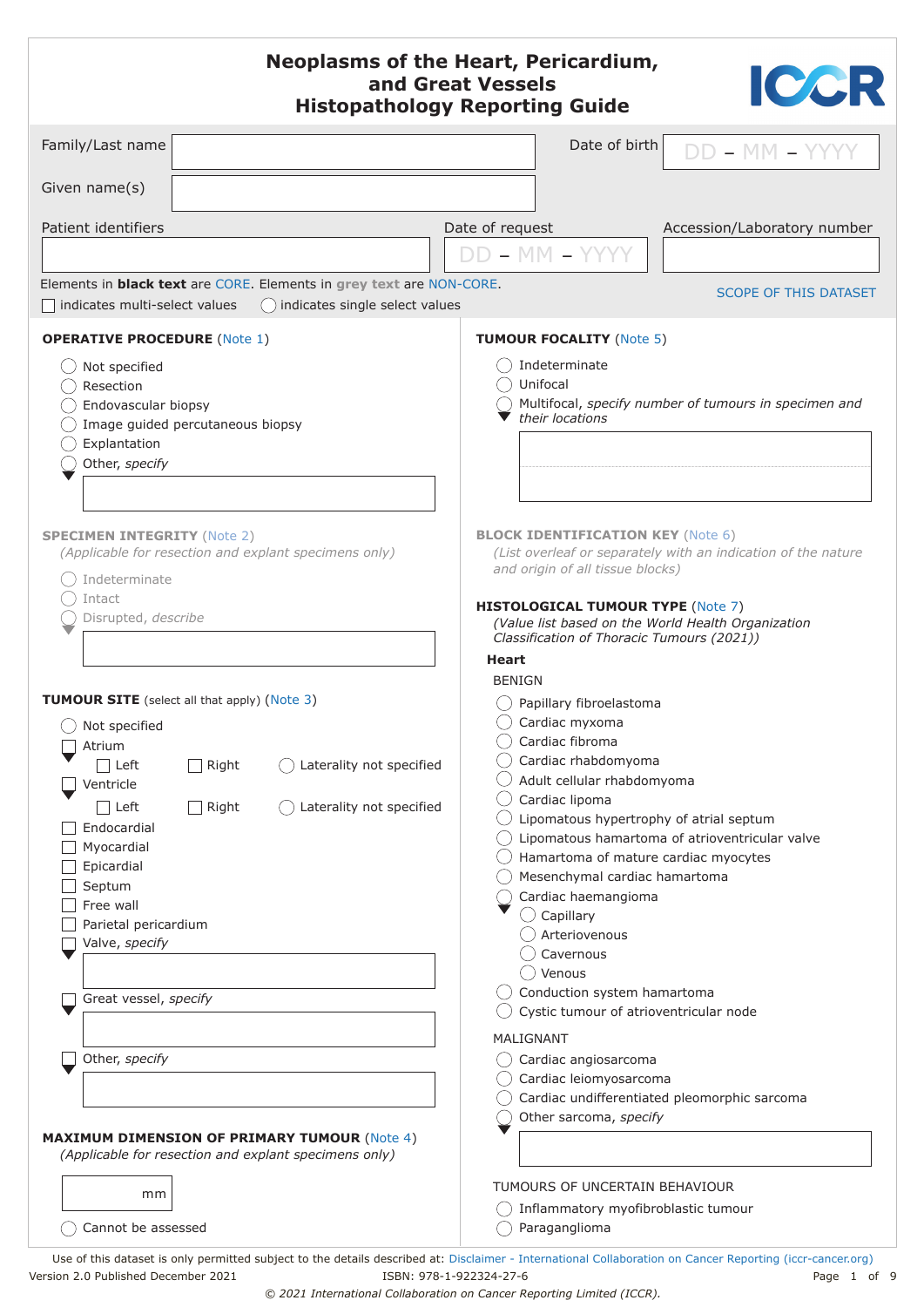<span id="page-1-0"></span>

| <b>Pericardium</b><br>Solitary fibrous tumour<br>Mixed germ cell tumour<br>Angiosarcoma<br>Other, specify<br><b>Great vessels</b><br>Angiosarcoma<br>Pulmonary artery intimal sarcoma<br>Other, specify | <b>LYMPHOVASCULAR INVASION (Note 10)</b><br>(Applicable to solitary fibrous and germ cell tumours of the<br>pericardium)<br>Indeterminate<br>Not identified<br>Present<br><b>Method of evaluation</b><br>Routine staining (H&E)<br>Immunohistochemistry for lymphovascular<br>endothelium, specify |
|---------------------------------------------------------------------------------------------------------------------------------------------------------------------------------------------------------|----------------------------------------------------------------------------------------------------------------------------------------------------------------------------------------------------------------------------------------------------------------------------------------------------|
| <b>HISTOLOGICAL TUMOUR GRADE (Note 8)</b><br>(Applicable to sarcomas only)<br>Cannot be graded<br>Grade 1<br>Grade 2<br>Grade 3<br>Ungraded sarcoma                                                     | <b>ANCILLARY STUDIES (Note 11)</b><br>Not performed<br>Performed (select all that apply)<br>Immunohistochemistry, specify test(s) and result(s)                                                                                                                                                    |
| <b>Necrosis</b><br>Cannot be assessed<br>Not identified<br>Present<br><b>Extent of necrosis</b><br>$\frac{0}{0}$<br><b>Mitotic count</b><br>/mm <sup>2</sup><br>(most proliferative area)               | Molecular pathology, specify test(s) and result(s)<br>Cytogenetics, specify test(s) and result(s)                                                                                                                                                                                                  |
| <b>EXTENT OF INVASION (Note 9)</b><br>Cannot be assessed<br>Intracardiac invasion<br>Extracardiac invasion (i.e., into the great vessels or<br>beyond the parietal pericardium), specify structures     | Other, specify test(s) and result(s)                                                                                                                                                                                                                                                               |
| Intraluminal/intracavitary extension, specify<br><b>MARGIN STATUS</b>                                                                                                                                   | Representative blocks for ancillary studies, specify<br>those blocks best representing tumour and/or normal tissue<br>for further study                                                                                                                                                            |
| (Applicable for resection and explant specimens only)<br>Cannot be assessed<br>Not involved<br>Involved, specify margin(s)                                                                              |                                                                                                                                                                                                                                                                                                    |

Use of this dataset is only permitted subject to the details described at: [Disclaimer - International Collaboration on Cancer Reporting \(iccr-cancer.org\)](http://www.iccr-cancer.org/info/disclaimer) Version 2.0 Published December 2021 ISBN: 978-1-922324-27-6 Page 2 of 9

*© 2021 International Collaboration on Cancer Reporting Limited (ICCR).*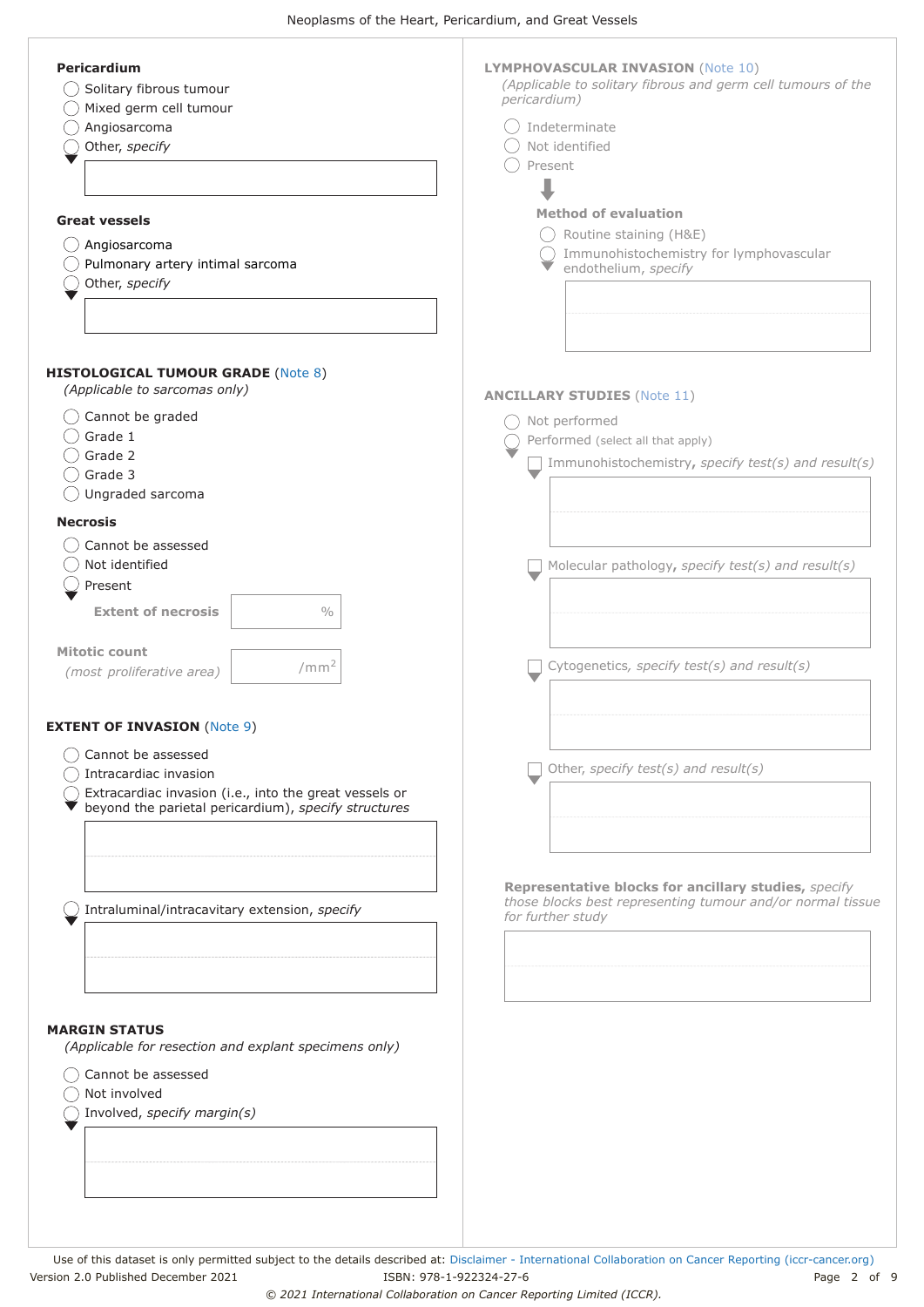## <span id="page-2-0"></span>**Definitions**

#### **CORE elements**

CORE elements are those which are essential for the clinical management, staging or prognosis of the cancer. These elements will either have evidentiary support at Level III-2 or above (based on prognostic factors in the National Health and Medical Research Council (NHMRC) levels of evidence<sup>1</sup>). In rare circumstances, where level III-2 evidence is not available an element may be made a CORE element where there is unanimous agreement in the expert committee. An appropriate staging system e.g., Pathological TNM staging would normally be included as a CORE element.

The summation of all CORE elements is considered to be the minimum reporting standard for a specific cancer.

#### **NON-CORE elements**

NON-CORE elements are those which are unanimously agreed should be included in the dataset but are not supported by level III-2 evidence. These elements may be clinically important and recommended as good practice but are not yet validated or regularly used in patient management.

Key information other than that which is essential for clinical management, staging or prognosis of the cancer such as macroscopic observations and interpretation, which are fundamental to the histological diagnosis and conclusion e.g., macroscopic tumour details, may be included as either CORE or NON-CORE elements by consensus of the Dataset Authoring Committee.

 **[Back](#page-0-0)** 

### **Scope**

The dataset has been developed for biopsy and resection specimens of neoplasms of the heart, pericardium, and great vessels. It includes both benign and malignant primary tumours of the heart, pericardium, and great vessels.

Mesothelioma and haematolymphoid neoplasms (such as primary cardiac lymphoma) are not included in this dataset. For pericardial mesotheliomas refer to the International Collaboration on Cancer Reporting (ICCR) Mesothelioma in the pleura and peritoneum dataset.<sup>2</sup> Haematolymphoid tumours will be covered in a future ICCR dataset. Metastatic lesions should not be recorded using this dataset.

There is currently no agreed-upon staging system (such as TNM) for cardiac tumours, due to an insufficiency of evidence.

The second edition includes changes to align the dataset with the World Health Organization (WHO) Classification of Thoracic Tumours,  $5<sup>th</sup>$  edition, 2021[.](#page-7-3)<sup>3</sup>

The authors of this dataset can be accessed [here.](http://www.iccr-cancer.org/datasets/published-datasets/thorax/heart)

### **[Back](#page-0-0)**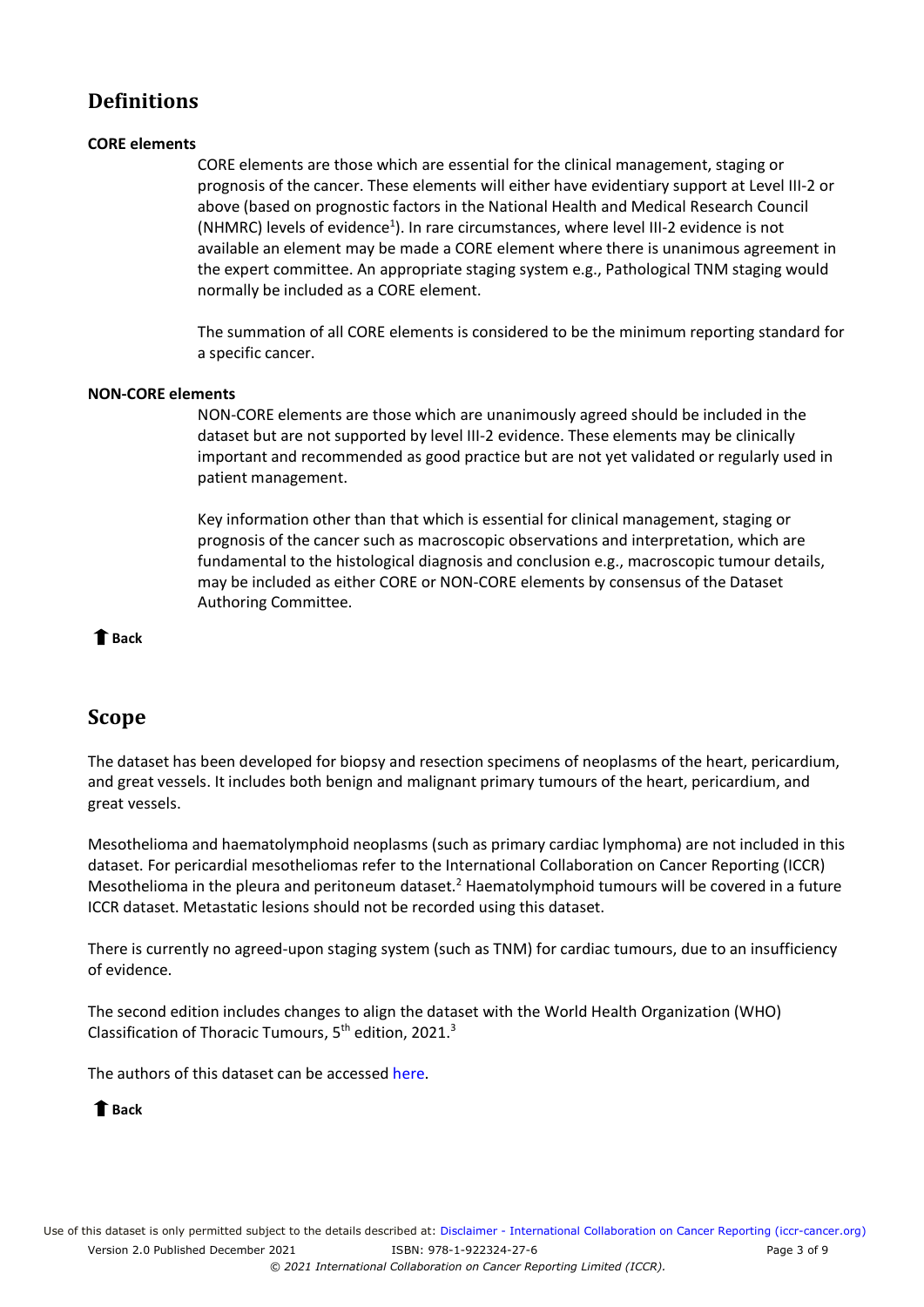# <span id="page-3-0"></span>**Note 1 – Operative procedure** (Core)

As there may be more than one approach or technique to removing or sampling a tumour at a given location within the heart, specifying the nature of the operative procedure to the extent possible is important and is therefore a core element.<sup>[4,](#page-7-4)[5](#page-7-5)</sup>

 **[Back](#page-0-0)** 

# **Note 2 – Specimen integrity** (Non-core)

This element applies only to resection and explant specimens. If the tumour specimen is not received whole and intact, it is important to specify the nature of disruption (removed piecemeal, rupture during removal, etc.). This element has relevance to completeness of tumour removal and size comparison with imaging studies.

 **[Back](#page-0-0)** 

### **Note 3 – Tumour site** (Core)

The tumour site within the heart has implications in terms of obstruction of blood flow, valvular dysfunction, and potential embolisation and haematogenous spread to downstream vascular beds.<sup>[4,](#page-7-4)[6](#page-7-6)</sup> All sites including the chamber and substructures that are involved by tumour should be listed.<sup>7</sup> An accurate listing of sites of tumour involvement may require radiological and intra-operative correlation.

 **[Back](#page-0-0)** 

## **Note 4 – Maximum dimension of primary tumour** (Core)

This element applies only to resection and explant specimens in which the entire tumour can be measured. Reporting the size in biopsy and other incomplete tumour samples may be misleading clinically.

 **[Back](#page-0-0)** 

## **Note 5 – Tumour focality** (Core)

Multiple tumours may be present at the same site or at different sites. A single tumour may invade multiple structures and thereby also be present in multiple cardiac locations. The tumour focality element clarifies this issue and is therefore a core element.

 **[Back](#page-0-0)**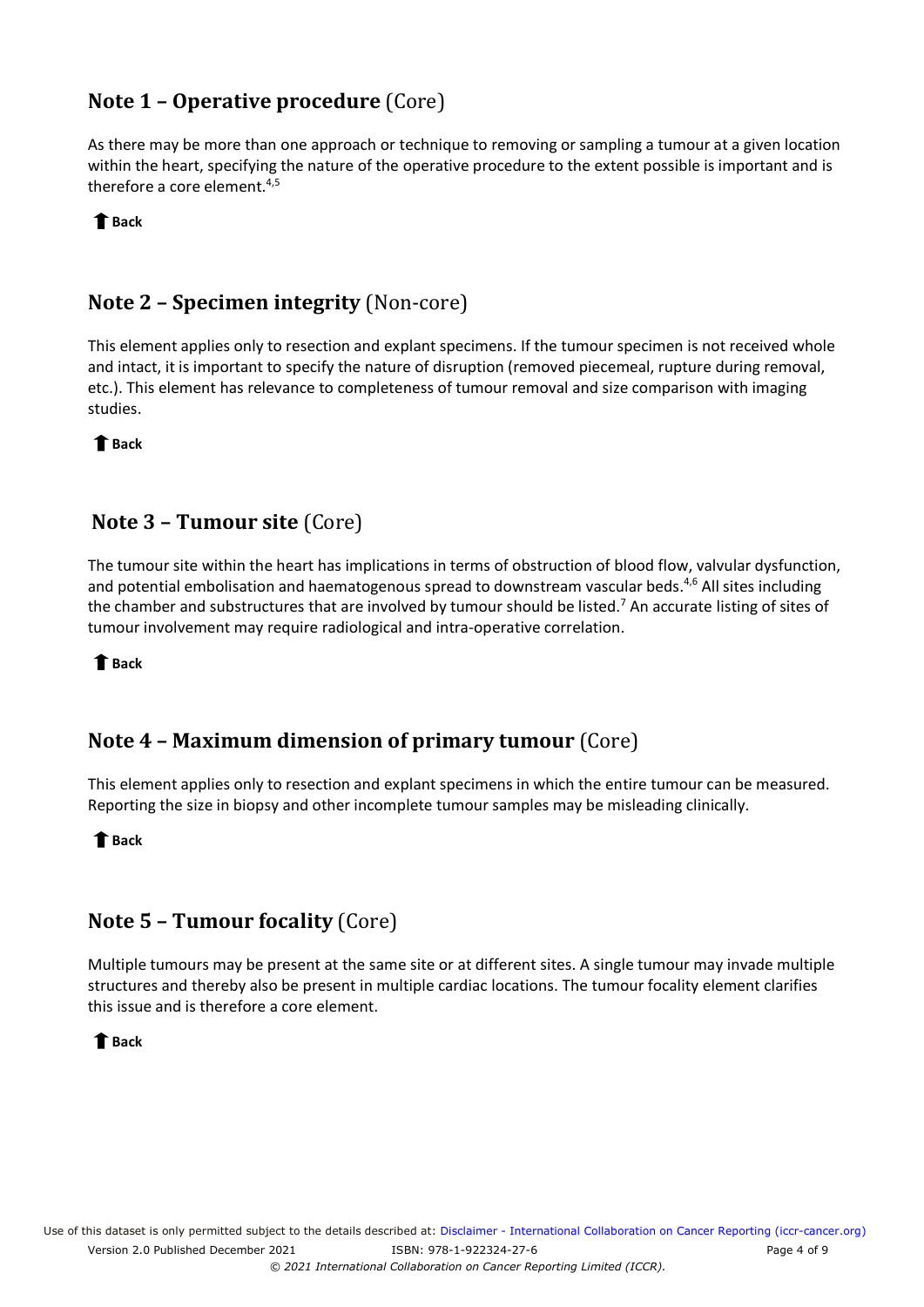# <span id="page-4-0"></span>**Note 6 – Block identification key** (Non-core)

The origin/designation of all tissue blocks should be recorded. This information should be documented in the final pathology report and is particularly important should the need for internal or external review arise. The reviewer needs to be clear about the origin of each block in order to provide an informed specialist opinion. If this information is not included in the final pathology report, it should be available on the laboratory computer system and relayed to the reviewing pathologist.

Recording the origin/designation of tissue blocks also facilitates retrieval of blocks for further immunohistochemical or molecular analysis, research studies, or clinical trials.

#### **[Back](#page-0-0)**

## **Note 7 – Histological tumour type** (Core)

Neoplastic entities occurring in the heart, pericardium, and great vessels should be classified according to the most recent edition of the WHO Classification of Thoracic Tumours, 5<sup>th</sup> edition, 2021 (Table 1).<sup>[3](#page-7-3)</sup> The neoplastic nature of some space-occupying lesions (lipomatous hypertrophy of the atrial septum, vascular malformations, hamartoma of mature cardiac myocytes, conduction system hamartoma, etc.) is not entirely clear.<sup>[4,](#page-7-4)[8](#page-7-8)</sup> Whether or not this dataset should be used on these lesions is left to the discretion of the pathologist.

| <b>Descriptor</b>                              | ICD-O codes <sup>d</sup> |
|------------------------------------------------|--------------------------|
| <b>Heart</b>                                   |                          |
| <b>Benign tumours</b>                          |                          |
| Papillary fibroelastoma                        | 8820/0+                  |
| Cardiac myxoma                                 | 8840/0                   |
| Cardiac fibroma                                | 8810/0                   |
| Cardiac rhabdomyoma                            | 8900/0                   |
| Adult cellular rhabdomyoma                     | 8904/0                   |
| Cardiac lipoma                                 | 8850/0                   |
| Lipomatous hypertrophy of atrial septum        |                          |
| Lipomatous hamartoma of atrioventricular valve |                          |
| Hamartoma of mature cardiac myocytes           |                          |
| Mesenchymal cardiac hamartoma                  |                          |
| Cardiac haemangioma                            | 9120/0                   |
| Venous haemangioma                             | 9122/0                   |
| Capillary haemangioma                          | 9131/0                   |
| Arteriovenous haemangioma                      | 9123/0                   |
| Cavernous haemangioma                          | 9121/0                   |
| Conduction system hamartoma <sup>a</sup>       |                          |
| Cystic tumour of atrioventricular node         | 8454/0                   |
| <b>Malignant tumours</b>                       |                          |
| Cardiac angiosarcoma                           | 9120/3                   |
| Cardiac leiomyosarcoma                         | 8890/3                   |
| Cardiac undifferentiated pleomorphic sarcoma   | 8802/3                   |
|                                                |                          |

### **Table 1: World Health Organization classification of thoracic tumours[.](#page-7-3)** 3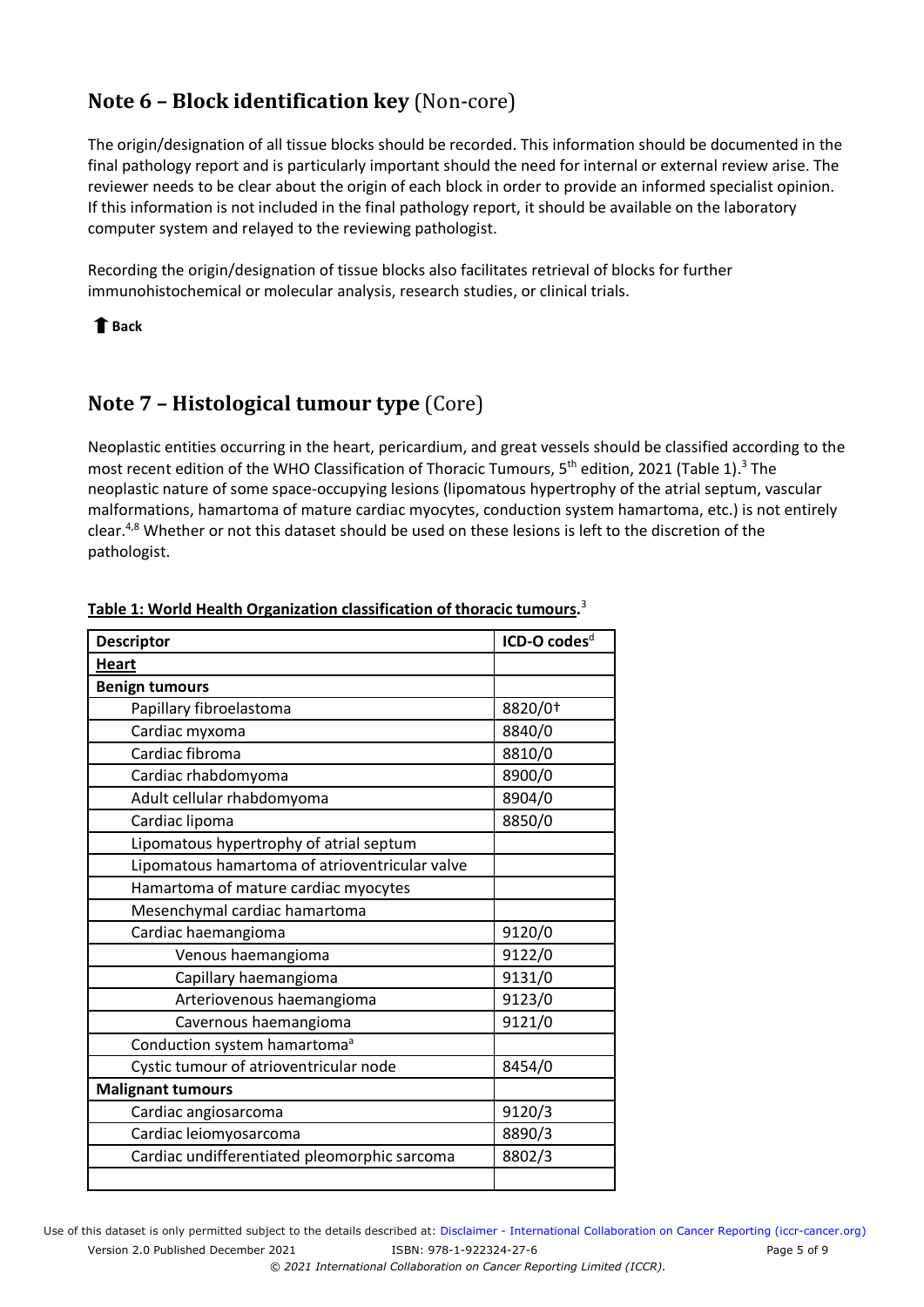<span id="page-5-0"></span>

| <b>Descriptor</b>                             | ICD-O codes <sup>d</sup> |
|-----------------------------------------------|--------------------------|
| <b>Tumours of uncertain behaviour</b>         |                          |
| Inflammatory myofibroblastic tumour           | 8825/1                   |
| Paragangliomab                                | 8693/3                   |
|                                               |                          |
| Pericardium                                   |                          |
| Solitary fibrous tumour                       | 8815/1                   |
| Mixed germ cell tumour                        | 9085/3                   |
| Angiosarcoma                                  | 9120/3                   |
|                                               |                          |
| <b>Great vessels</b>                          |                          |
| Angiosarcoma                                  | 9120/3                   |
| Pulmonary artery intimal sarcoma <sup>c</sup> | 9137/3                   |

a Previously histiocytoid cardiomyopathy.

**b** Previously extra-adrenal paraganglioma.

<sup>c</sup> Previously intimal sarcoma.

<sup>d</sup> These morphology codes are from the International Classification of Diseases for Oncology, third edition, second revision (ICD-O-3.2).<sup>9</sup> Behaviour is coded /0 for benign tumours; /1 for unspecified, borderline, or uncertain behaviour; /2 for carcinoma in situ and grade III intraepithelial neoplasia; /3 for malignant tumours, primary site; and /6 for malignant tumours, metastatic site. Behaviour code /6 is not generally used by cancer registries. Subtype labels are indented.

† Labels marked with a dagger constitute a change in terminology of a previous code.

© World Health Organization/International Agency for Research on Cancer. Reproduced with permission.

 **[Back](#page-0-0)** 

# **Note 8 – Histological tumour grade** (Core and Non-core)

This element only applies to sarcomas of the heart, pericardium, and great vessels. This element captures information shown to be prognostically important in sarcomas at other body sites.<sup>10</sup> Evidence that these have the same importance in sarcomas of the heart, pericardium, and great vessels is lacking.<sup>4,[11](#page-8-0)</sup>

There is no formal grading system for cardiac tumours. However, the French Federation of Cancer Centers Sarcoma Group (FNCLCC) system for the grading of sarcomas<sup>12</sup> can be used as a guide. The FNCLCC system includes an assessment of mitotic activity, necrosis, nuclear grade and cellularity (refer to Table 2).

#### **Necrosis**

The extent of necrosis is estimated as a percentage of total tumour.

#### **Mitotic count**

Mitotic count is a non-core element. If recorded it should be expressed as '#/mm<sup>2</sup>' due to the fact that differing field diameters of high power (x40) objectives dramatically vary the size of a single high power field (HPF).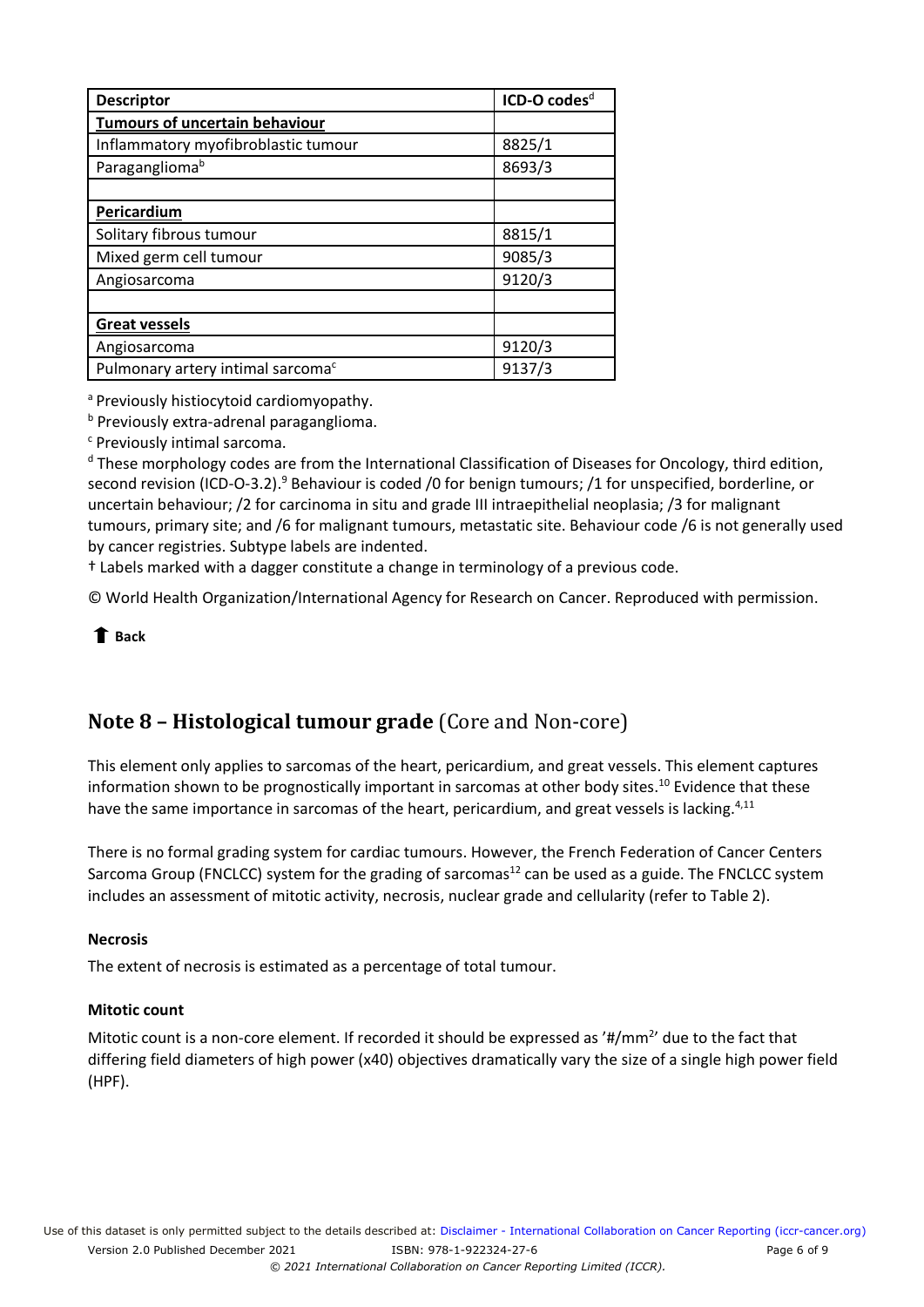#### <span id="page-6-0"></span>**Table 2: Histologic grading for soft tissue sarcoma.** [13](#page-8-2)

| <b>Tumour differentiation</b>                                                                               | <b>Mitotic count</b>                          | Tumour necrosis           |
|-------------------------------------------------------------------------------------------------------------|-----------------------------------------------|---------------------------|
| Sarcoma closely resembling normal adult<br>mesenchymal tissue (e.g., low grade<br>leiomyosarcoma) (1 point) | 0-9 mitoses per 2mm <sup>2</sup><br>(1 point) | No necrosis<br>(0 points) |
| Sarcomas for which histologic typing is certain                                                             | 10-19 mitoses per                             | < 50% tumour              |
| (e.g., myxoid/round cell liposarcoma) (2 points)                                                            | $2mm2$ (2 points)                             | necrosis (1 point)        |
| Undifferentiated sarcomas, sarcomas of doubtful                                                             | $\geq$ 20 mitoses per                         | ≥50% tumour               |
| type, synovial sarcomas, osteosarcoma (3 points)                                                            | $2mm2$ (3 points)                             | necrosis (2 points)       |

 $2mm^2$  = 10 high power fields (HPF) if the field diameter is 0.55mm (each pathologist should ensure calibration of their own microscope).

The scores for these variables are added to calculate the following values:

- Grade 1 Total score of 2 or 3
- Grade 2 Total score of 4 or 5
- Grade 3 Total score of 6 or higher.

 **[Back](#page-1-0)** 

### **Note 9 – Extent of invasion** (Core)

For the purposes of this data element, the parietal pericardium represents the anatomic boundary between the heart tissues and adjacent organs. Tumours that extend into the great vessels or beyond the parietal pericardium (such as into the pleura, oesophagus, diaphragm, or chest wall) should be considered 'extracardiac invasion'. Tumours crossing tissue boundaries in the heart (e.g., one chamber to another, across a valve, or into the pericardium) should be considered 'intracardiac invasion'.<sup>[3,](#page-7-3)[4](#page-7-4)</sup>

For cases with tumour thrombus/embolus or intraluminal/intracavitary tumour extension, this should be indicated as well as the vessel(s) or chambers involved.

### **[Back](#page-1-0)**

## **Note 10 – Lymphovascular invasion** (Non-core)

This element is commonly reported for malignancies; however, since the majority of tumours in the heart and great vessels exist within the vasculature and have immediate access to haematogenous dissemination, this element should only be reported for pericardial tumours, such as germ cell tumours and solitary fibrous tumour, that do not arise within the vascular system.

### **[Back](#page-1-0)**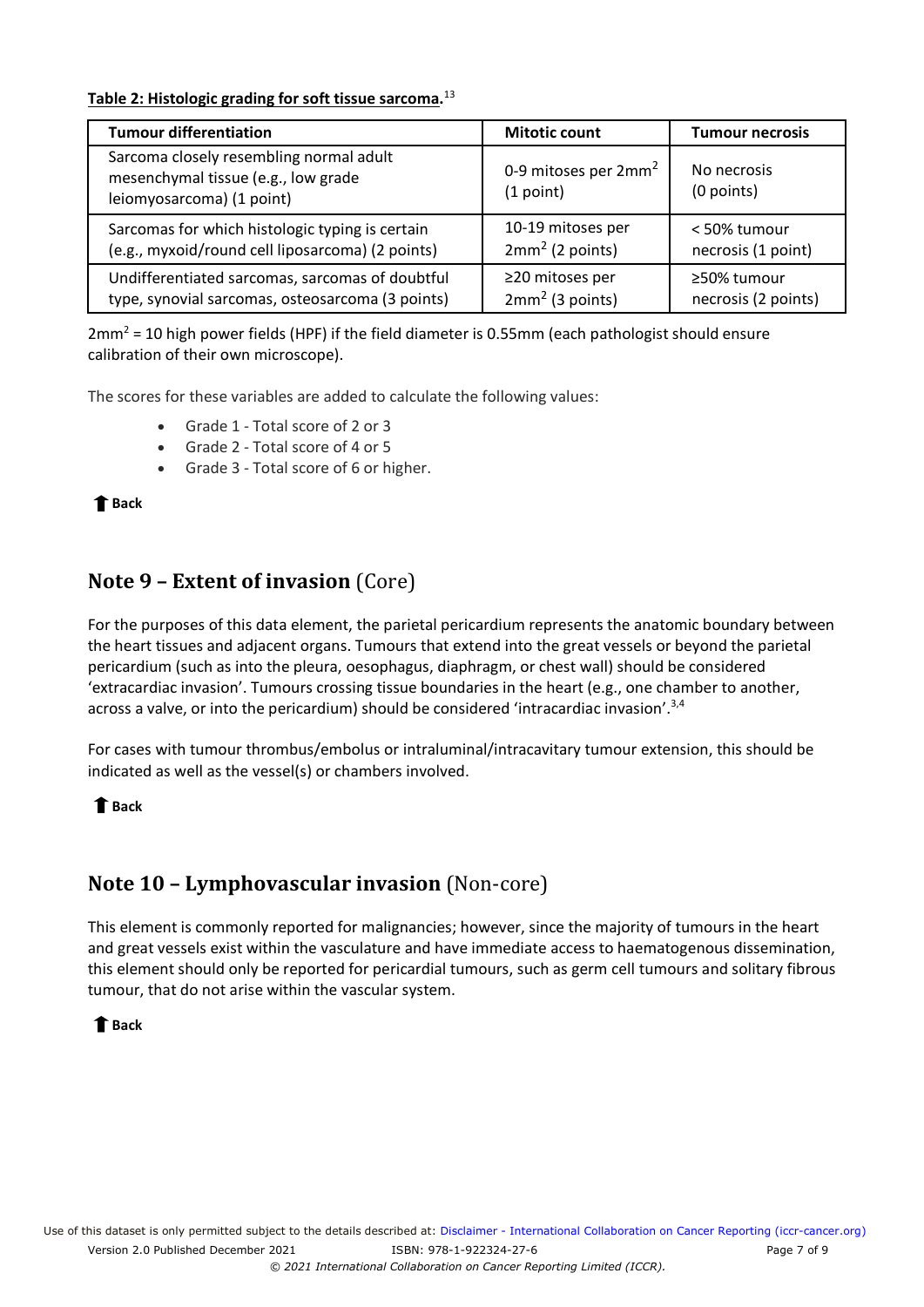# <span id="page-7-0"></span>**Note 11 – Ancillary studies** (Non-core)

While ancillary studies are not essential for the diagnosis of entities in this dataset, immunohistochemistry and molecular studies are often useful in classifying many of the tumours listed herein, particularly the differentiated mesenchymal neoplasms and germ cell tumours.<sup>[14](#page-8-3)</sup> If any additional studies are undertaken, they should be recorded.

### **[Back](#page-1-0)**

### **References**

- <span id="page-7-1"></span>1 Merlin T, Weston A and Tooher R (2009). Extending an evidence hierarchy to include topics other than treatment: revising the Australian 'levels of evidence'. *BMC Med Res Methodol* 9:34.
- <span id="page-7-2"></span>2 International Collaboration on Cancer Reporting (2021). *Mesothelioma in the Pleura and Peritoneum Histopathology Reporting Guide*. Available from: http://www.iccr-cancer.org/datasets/publisheddatasets/thorax/mesothelioma (Accessed 10th November 2021).
- <span id="page-7-3"></span>3 WHO Classification of Tumours Editorial Board (2021). *Thoracic Tumours, 5th Edition, Volume 5*. IARC Press, Lyon.
- <span id="page-7-4"></span>4 Burke AP, Tavora F, Maleszewski J and Frazier A (2015). *Tumors of the Heart and Great Vessels. AFIP Atlas of Tumor Pathology, Series 4*. ARP Press, Washington DC.
- <span id="page-7-5"></span>5 Bakaeen FG, Jaroszewski DE, Rice DC, Walsh GL, Vaporciyan AA, Swisher SS, Benjamin R, Blackmon S and Reardon MJ (2009). Outcomes after surgical resection of cardiac sarcoma in the multimodality treatment era. *J Thorac Cardiovasc Surg* 137(6):1454-1460.
- <span id="page-7-6"></span>6 Siontis BL, Leja M and Chugh R (2020). Current clinical management of primary cardiac sarcoma. *Expert Rev Anticancer Ther* 20(1):45-51.
- <span id="page-7-7"></span>7 Scicchitano P, Sergi MC, Cameli M, Miglioranza MH, Ciccone MM, Gentile M, Porta C and Tucci M (2021). Primary Soft Tissue Sarcoma of the Heart: An Emerging Chapter in Cardio-Oncology. *Biomedicines* 9(7):774 doi: 10.3390/biomedicines9070774.
- <span id="page-7-8"></span>8 Chen TW, Loong HH, Srikanthan A, Zer A, Barua R, Butany J, Cusimano RJ, Liang YC, Chang CH, Iakobishvili Z, Razak ARA and Lewin J (2019). Primary cardiac sarcomas: A multi-national retrospective review. *Cancer Med* 8(1):104-110.
- <span id="page-7-9"></span>9 Fritz A, Percy C, Jack A, Shanmurgaratnam K, Lobin L, Parkin DM and Whelan S (eds) (2020). *International Classification of Diseases for Oncology. Third edition, Second revision ICD-O-3.2.* Available from: http://www.iacr.com.fr/index.php?option=com\_content&view=category&layout=blog&id=100&Itemi d=577 (Accessed 16th June 2021).
- <span id="page-7-10"></span>10 International Collaboration on Cancer Reporting (2021). *Soft Tissue Sarcoma Histopathology Reporting Guide - Resection Specimens, 1st edition*. Available from: http://www.iccrcancer.org/datasets/published-datasets/soft-tissue-bone/soft-tissue-sarcoma-resection-specimens (Accessed 10th November 2021).